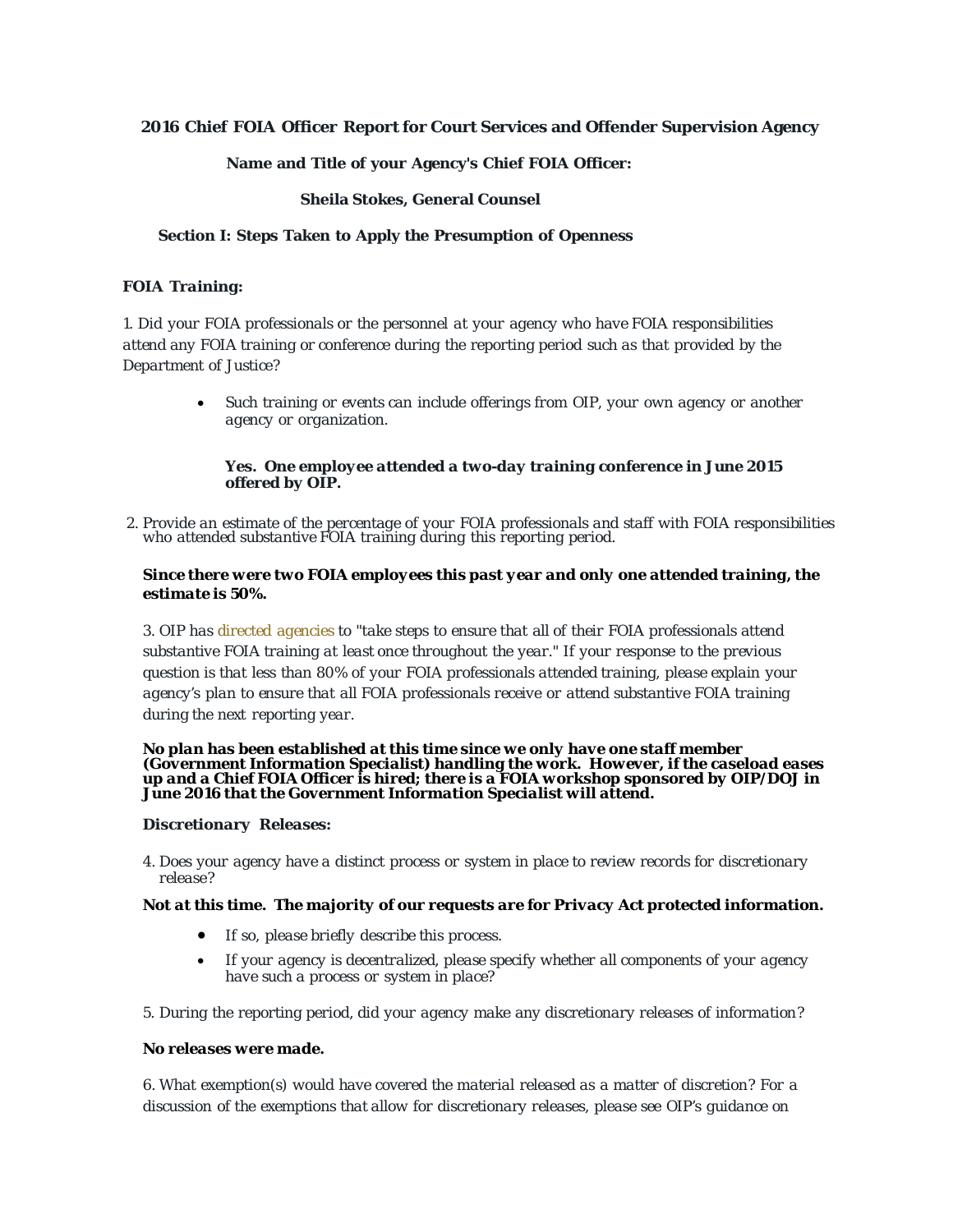# *[implementing](http://www.justice.gov/oip/foiapost/2009foiapost8.htm) the President's and Attorney General's 2009 FOIA [Memoranda.](http://www.justice.gov/oip/foiapost/2009foiapost8.htm) Not applicable.*

*7. Provide a narrative description, as well as some specific examples, of the types of information that your agency released as a matter of discretion during the reporting year.*

# *Not applicable.*

*8. If your agency was not able to make any discretionary releases of information, please explain why. F or example, you should note here if your agency did not have an opportunity to make discretionary disclosures because you provided full releases in response to all requests or the only exemptions that were applied were those that do not lend themselves to discretionary release (i.e. Exemptions 1, 3, 4, 6, 7A, 7B, 7C, 7F).*

# *Since the majority of our records are Privacy Act protected, we are not at liberty to make discretionary releases under Exemptions 6, 7C, 7D and 7F; however, this past year we did apply Exemptions 2 and 5.*

# *Other Initiatives:*

*9. If there are any other initiatives undertaken by your agency to ensure that the presumption of openness is being applied, please describe them here.*

• *If any of these initiatives are online, please provide links in your description.*

# *No other initiatives have been undertaken at this time.*

# *Section II: Steps Taken to Ensure that Your Agency Has an Effective System in Place for Responding to Requests*

#### *Processing Procedures:*

*1. For Fiscal Year 2015, what was the average number of days your agency reported for adjudicating requests for expedited processing? Please see Section VIII.A. of your agency's Fiscal Year 2015 Annual FOIA Report.*

> • *Please note here if your agency did not adjudicate any requests for expedited processing during Fiscal Year 2015.*

# *We did not adjudicate any requests for expedited processing.*

*2. If your agency's average number of days to adjudicate requests for expedited processing was above ten calendar days, please describe the steps your agency will take to ensure that requests for expedited processing are adjudicated within ten calendar days or less.*

#### *Not applicable.*

3. On July 2, 2015, OIP issued new [guidance](http://www.justice.gov/oip/oip-guidance-8) to agencies on the proper procedures to be used in the event an agency has a reason to inquire whether a requester is still interested in the processing of his or her request. Please confirm here that to the extent your agency may have had occasion to send *a "still interested" inquiry, it has done so in accordance with the new guidelines for doing so,*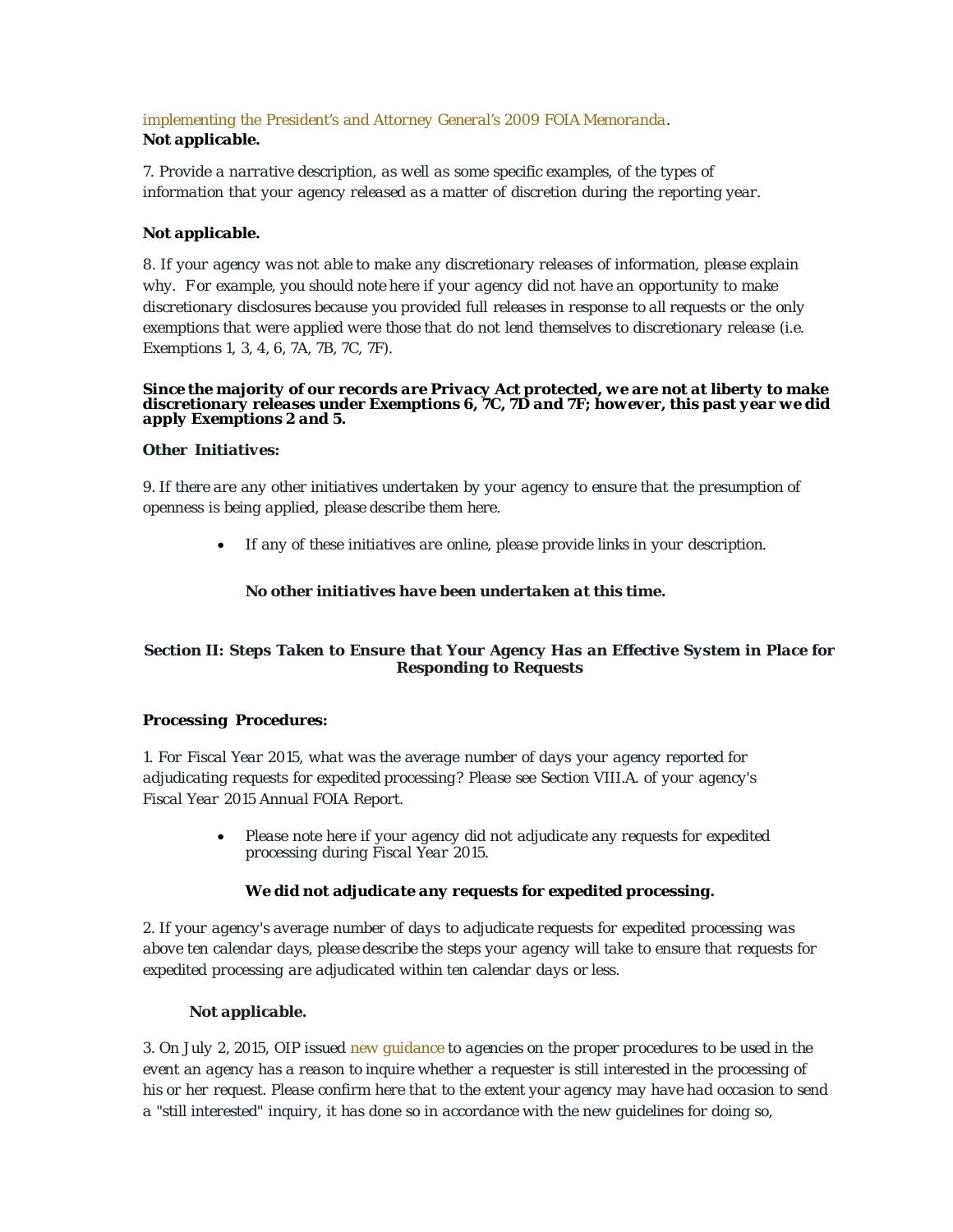*including affording requesters thirty working days to respond.*

# *Yes, a few "still interested" inquiries were sent to requestors (both via telephone and email) in accordance the OIP's guidance; the requestors responded on the same day or the day after the inquiries were sent.*

#### *Requester Services:*

4. Agency FOIA Requester Service Centers and FOIA Public Liaisons serve as the face and voice of an *agency. In this capacity they provide a very important service for requesters, informing them about how the FOIA process works and providing specific details on the handling of their individual requests. The FOIA also calls on agency FOIA Requester Service Centers and FOIA Public Liaisons to assist requesters in resolving disputes. Please explain here any steps your agency has taken to strengthen these services to better inform requesters about their requests and to prevent or resolve FOIA disputes.*

#### *At this time, no such steps have been done.*

• *If your agency has not taken any steps recently to strengthen these services, either because there has been no need to due to low demand or because these services are already robust, please briefly explain that that here.*

# *There is only one staff member that handles requestors' questions and concerns and this is done either telephonically or via email, if the requestor provides an email address and/or phone number.*

#### *Other Initiatives:*

*5. If there are any other steps your agency has undertaken to ensure that your FOIA system operates efficiently and effectively, such as conducting self-assessments to find greater efficiencies, improving search processes, eliminating redundancy, etc., please describe them here.*

#### *At this time, no such undertakings have been done.*

#### *Section III: Steps Taken to Increase Proactive Disclosures*

#### *Posting Material:*

*1. Describe your agency's process or system for identifying "frequently requested" records required to be posted online under Subsection (a)(2) of the FOIA. For example, does your agency monitor its FOIA logs or is there some other system in place to identify these records for posting.*

*At this time, we do not have any "frequently requested" records that should be posted online because our "frequently requested" records are supervision records of current and former offenders which are Privacy Act protected and should not be posted online.*

*2. Does your agency have a distinct process or system in place to identify other records for*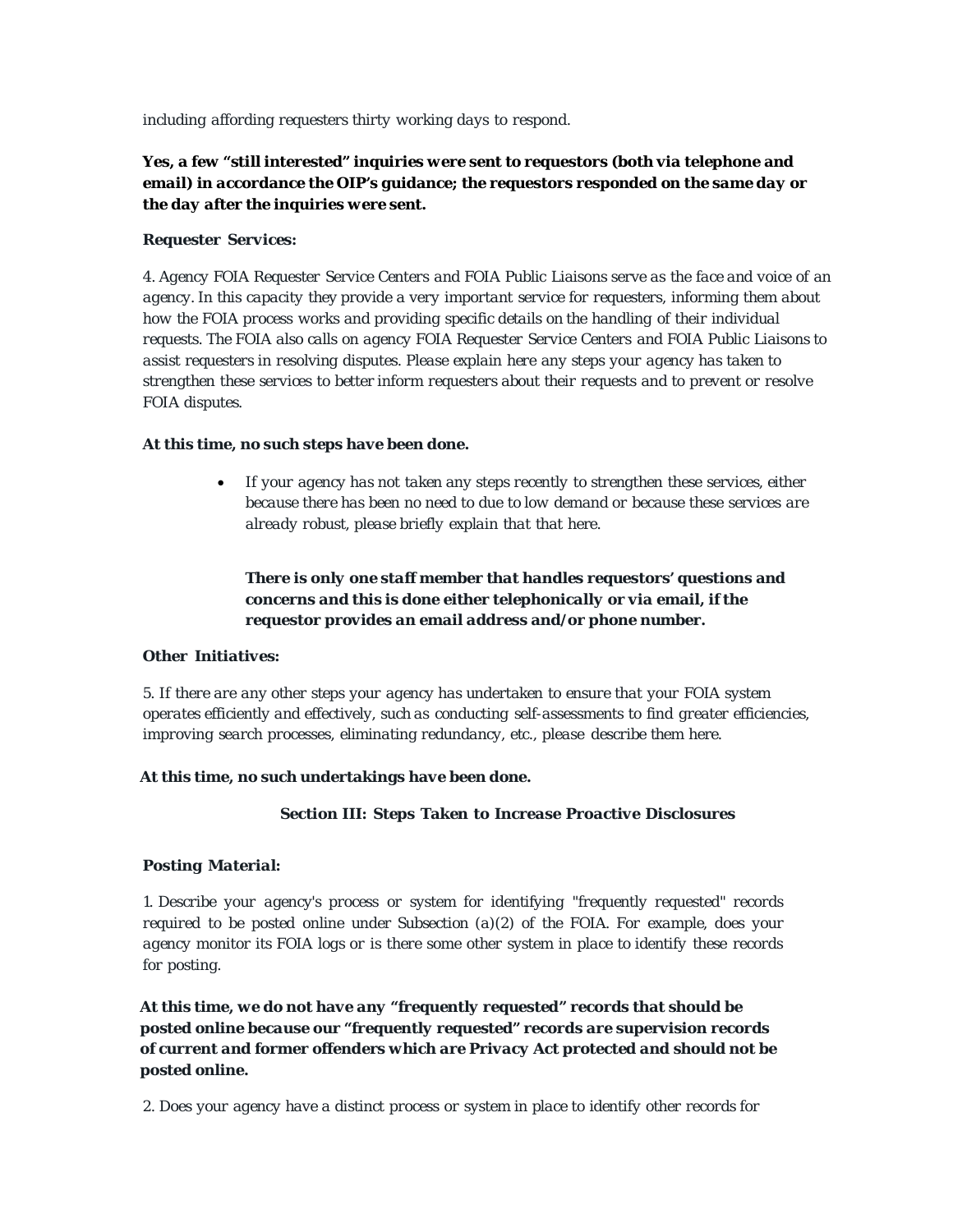*proactive disclosure? If so, please describe your agency's process or system.*

• *Please note that this question is directed towards proactive disclosure of records that go beyond frequently requested records required to be posted under Subsection (a)(2) of the FOIA.*

*As indicated above, the majority of our requests deal with Privacy Act protected records. However, we do post agency records such as the Strategic Plan, current and past fiscal year budgets, and offender profile statistics. The offender statistics are updated monthly at [www.csosa.gov.](http://www.csosa.gov/) Other agency staff, not FOIA staff , determines and is responsible for the information to proactively disclose.*

*3. When making proactive disclosures of records, are your agency's FOIA professionals involved in coding the records for Section 508 compliance or otherwise preparing them for posting? If so, provide an estimate of how much time is involved for each of your FOIA professionals and your agency overall.*

> • *Please note that this question is directed at the efforts of actually posting the records online once all disclosure determinations have been made. For example, efforts to load the records in your web content platform or making the releasable documents accessible in compliance with Section 508 of the Rehabilitation Act.*

# *Making proactive disclosures of records Section 508 compliant and posting to the agency's website is done by non-FOIA staff.*

*4. Has your agency encountered challenges that make it difficult to post records you otherwise would like to post?*

# *No.*

*5. If so, please briefly explain those challenges.*

#### *Not applicable.*

*6. Provide examples of material that your agency has proactively disclosed during the past reporting year, including links to the posted material.*

# *We post agency records such as the Strategic Plan, current and past fiscal year budgets, and offender profile statistics, which are updated monthly. These records can be found on the agency's website at [www.csosa.gov.](http://www.csosa.gov/)*

*7. Did your agency use any means to publicize or highlight important proactive disclosures for public awareness? If yes, please describe those efforts.*

> • *For example, this can be done through social media or with the offering of e-mail subscription services.*

#### *Not at this time.*

#### *Other Initiatives:*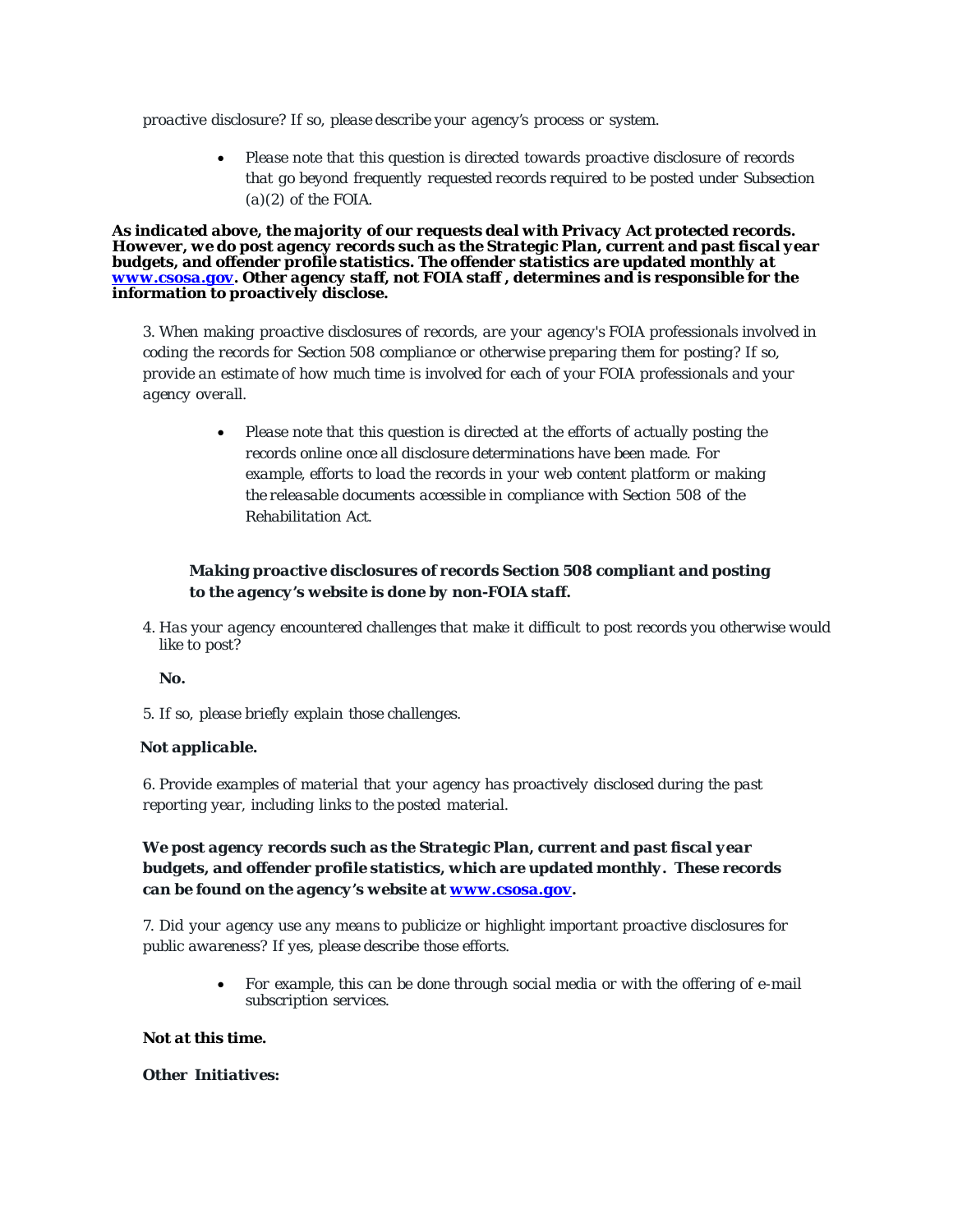*8. If there are any other steps your agency has taken to increase proactive disclosures, please describe them here.*

# *Not at this time.*

#### *Section IV: Steps Taken to Greater Utilize Technology*

#### *Making Material Posted Online More Usable:*

*1. Beyond posting new material, is your agency taking steps to make the posted information more useable to the public, especially to the community of individuals who regularly access your agency's website?*

> • *Steps can include soliciting feedback on the content and presentation of posted material, improving search capabilities on your agency website, posting material in open formats, making information available through mobile applications, providing explanatory material, etc.*

#### *Not at this time.*

*2. If yes, please provide examples of such improvements.*

• *If your agency is already posting material in its most useful format, please describe these efforts.*

*Posting material to the agency's website in its most useful format is done by non-FOIA staff. As previously indicated, examples include agency records such as the Strategic Plan, current and past fiscal year budgets, and monthly offender profile statistics.*

#### *Other Initiatives:*

*3. Did your agency successfully post all four quarterly reports for Fiscal Year 2015?*

• *Please see OIP's [guidance](http://www.justice.gov/oip/blog/foia-guidance-12) for posting of quarterly reports to ensure that your agency is following all required steps (including using the correct file type and URL structure) so that your quarterly reports are properly appearing on FOIA.gov. (If your reports are posted to your website, but not appearing of FOIA.gov, please contact OIP in order to resolve the issue.)*

#### *Yes, on the agency's website.*

*4. If your agency did not successfully post all quarterly reports, with information appearing on FOIA.gov, please explain why and provide your agency's plan for ensuring that such reporting is successful in Fiscal Year 2016.*

#### *Due to low staff (only two employees this past fiscal year responsible for processing all*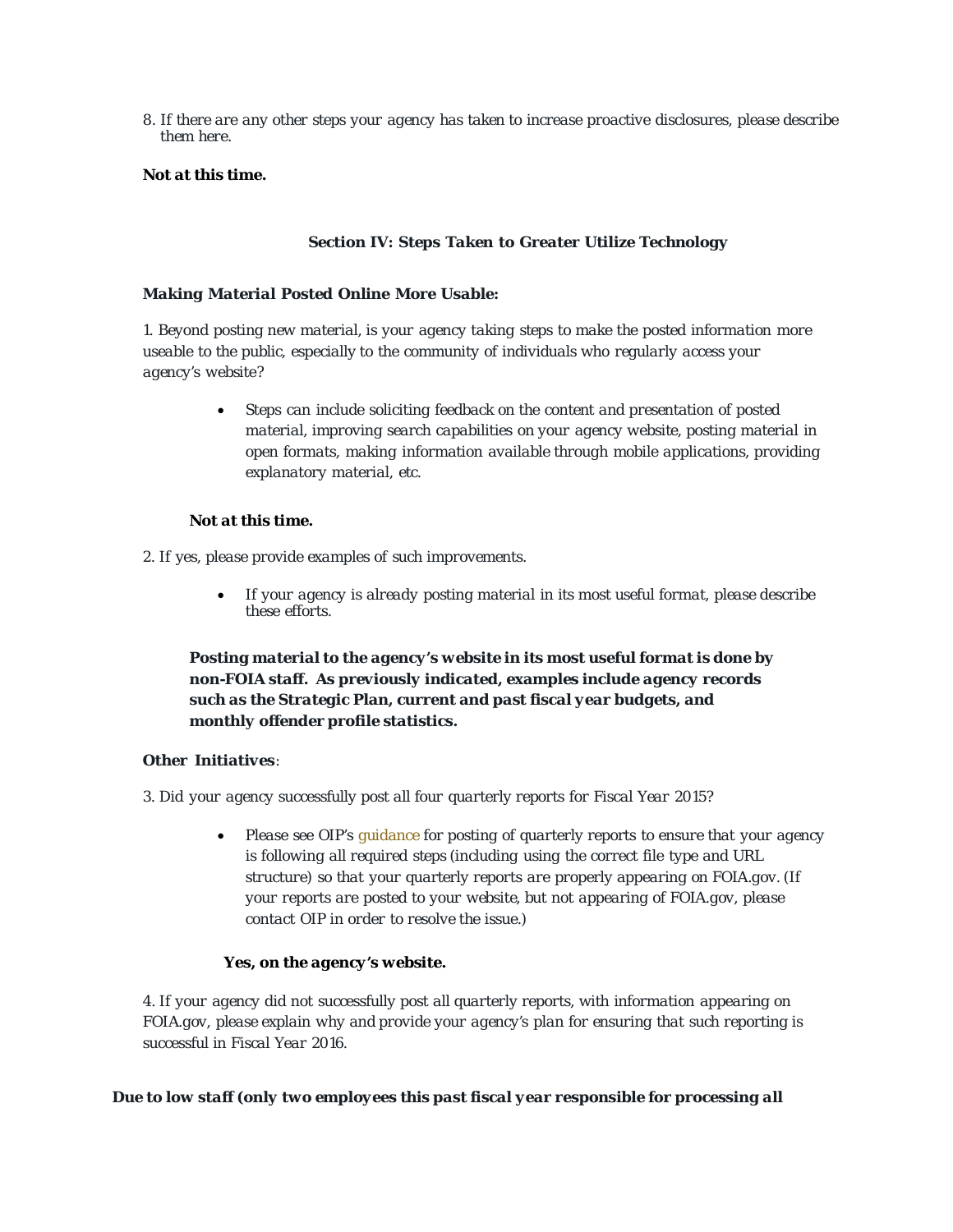*FOIAs) the emphasis was placed on ensuring the majority of our requests were processed in a timely fashion. Currently, there is one full-time employee (Government Information Specialist) handling all FOIA requests and concentrating on processing these requests timely. Once a new Chief FOIA Officer is hired, that person will be responsible for working with OIP to ensure successful reporting to FOIA.gov in fiscal year 2016.*

*5. Do your agency's FOIA professionals use e-mail or other electronic means to communicate with requesters whenever feasible? See OIP Guidance, "The Importance of Good [Communication](http://www.justice.gov/oip/foiapost/2013foiapost06.html) with FOIA Requesters [2.0: Improving](http://www.justice.gov/oip/foiapost/2013foiapost06.html) Both the Means and the Content of Requester [Communications.](http://www.justice.gov/oip/foiapost/2013foiapost06.html)" (Nov. 22, 2013) If yes, what are the different types of electronic means that are utilized by your agency to communicate with requesters?*

#### *Yes. We use email or the telephone to communicate with requestors, as long as the requestor has provided their email or telephone number for contact purposes.*

*6. If your agency does not communicate electronically with requesters as a default, are there any limitations or restrictions for the use of such means? If yes, does your agency inform requesters about such limitations? See [id.](http://www.justice.gov/oip/foiapost/2013foiapost06.html)*

#### *Not applicable.*

#### *Section V: Steps Taken to Improve Timeliness in Responding to Requests and Reducing Backlogs*

*Simple Track: Section VII.A of your agency's Annual FOIA Report, entitled "FOIA Requests – Response Time for All Processed Requests," includes figures that show your agency's average response times for processed requests. For agencies utilizing a multi- track system to process requests, there is a category for "simple" requests, which are those requests that are placed in the agency's fastest (non-expedited) track, based on the low volume and/or simplicity of the records requested.*

*1. Does your agency utilize a separate track for simple requests? Yes.*

2. If so, for your agency overall in Fiscal Year 2015, was the average number of days to process *simple requests twenty working days or fewer? No*

*3. Please provide the percentage of requests processed by your agency in Fiscal Year 2015 that were placed in your simple track.*

#### *100%*

*4. If your agency does not track simple requests separately, was the average number of days to process all non-expedited requests twenty working days or fewer?*

#### *Not applicable.*

#### *Backlogs:*

#### *BACKLOGGED REQUESTS*

5. If your agency had a backlog of requests at the close of Fiscal Year 2015, did that backlog *decrease as compared with the backlog reported at the end of Fiscal Year 2014? Yes.*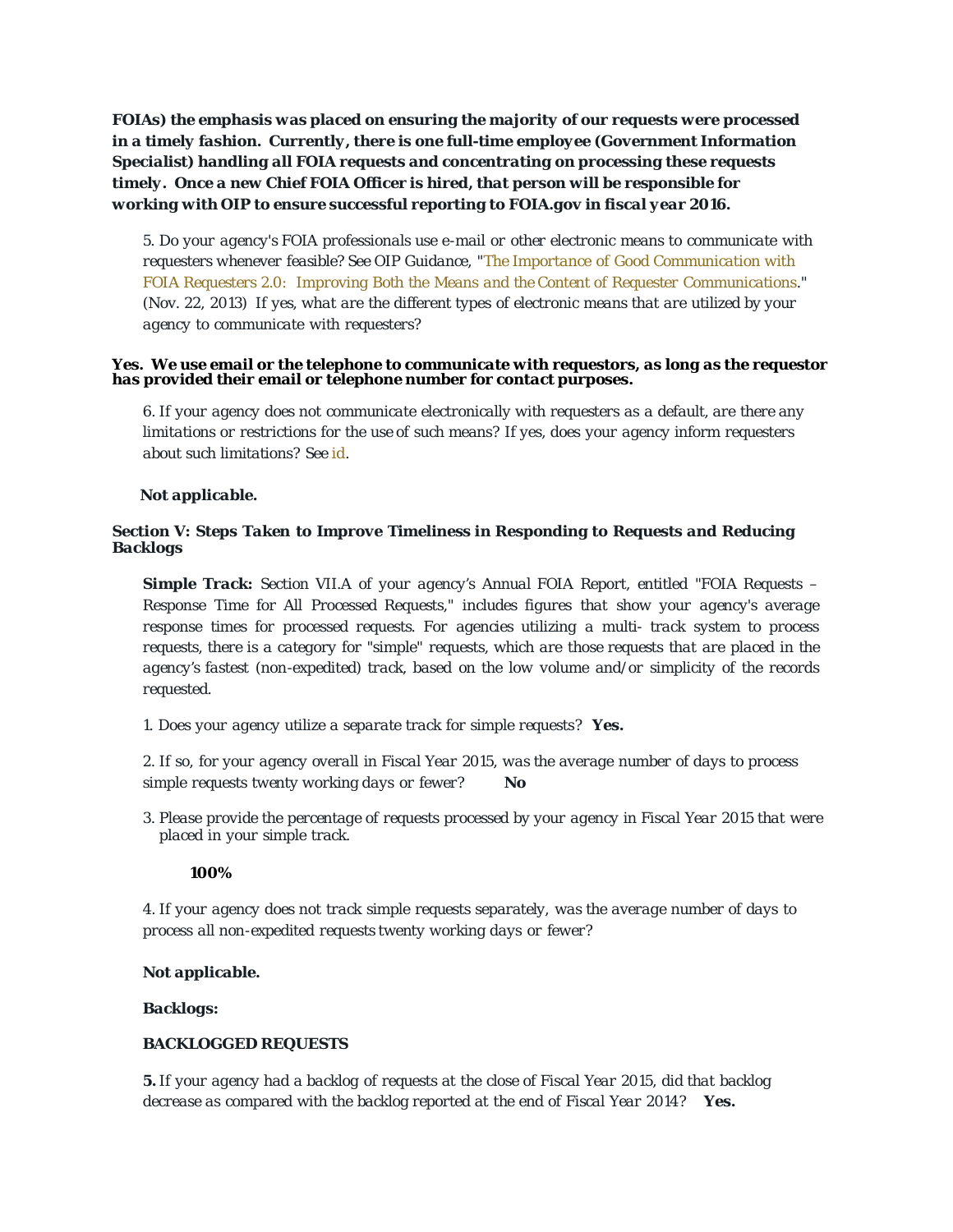*6. If not, explain why and describe the causes that contributed to your agency not being able reduce its backlog. When doing so, please also indicate if any of the following were contributing factors:*

*An increase in the number of incoming requests.*

*A loss of staff.*

*An increase in the complexity of the requests received. If possible, please provide examples or briefly describe the types of complex requests contributing to your backlog increase. Any other reasons – please briefly describe or provide examples when possible.*

#### *Not applicable.*

*7. If you had a request backlog please report the percentage of requests that make up the backlog out of the total number of requests received by your agency in Fiscal Year 2015.*

> • *To calculate your agency's percentage, you must divide the number of backlogged requests reported in Section XII.A. of your Fiscal Year 2015 Annual FOIA Report by the number of requests received in Fiscal Year 2015, which can be found in Section V.A. of your Annual FOIA Report. Once divided, you can multiply that number by 100 to get the percentage.*

#### *4%*

#### *BACKLOGGED APPEALS*

8. If your agency had a backlog of appeals at the close of Fiscal Year 2015, did that backlog *decrease as compared with the backlog reported at the end of Fiscal Year 2014?*

#### *Not applicable.*

9. If not, explain why and describe the causes that contributed to your agency not being able reduce *backlog. When doing so, please also indicate if any of the following were contributing factors:*

*An increase in the number of incoming appeals. A loss of staff. An increase in the complexity of the requests received. If possible, please provide examples or briefly describe the types of complex requests contributing to your backlog increase. Any other reasons – please briefly describe or provide examples when possible.*

#### *Not applicable.*

*10. If you had an appeal backlog please report the percentage of appeals that make up the backlog* out of the total number of appeals received by your agency in Fiscal Year 2015. If your agency did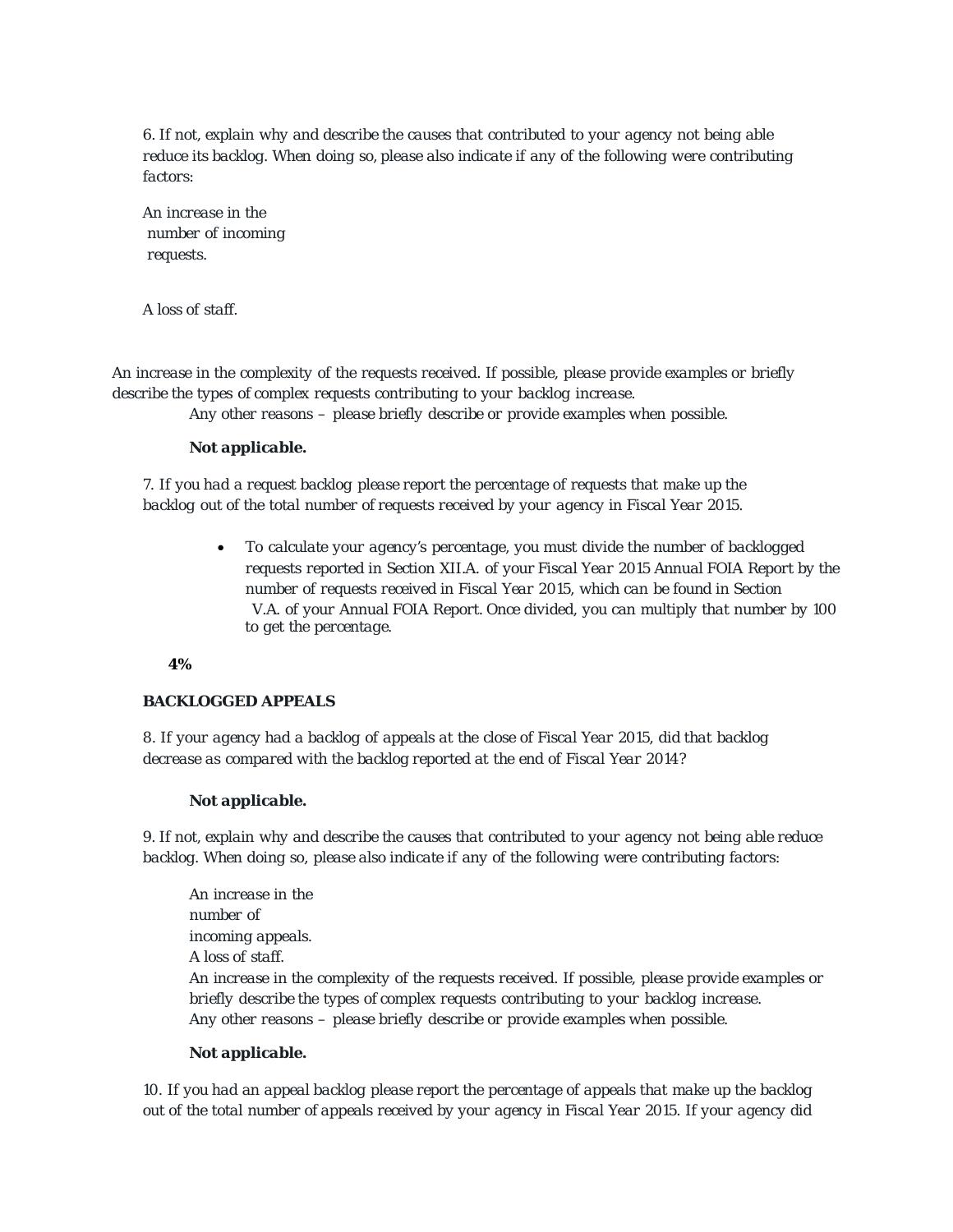*not receive any appeals in Fiscal Year 2015 and/or has no appeal backlog, please answer with "N/A."*

*To calculate your agency's percentage, you must divide the number of backlogged appeals reported in Section XII.A. of your Fiscal Year 2015 Annual FOIA Report by the number of appeals received in Fiscal Year 2015, which can be found in Section V.A. of your Annual FOIA Report. Once divided, you can multiply that number by 100 to get the percentage.*

### *Not applicable.*

# *TEN OLDEST REQUESTS*

*11. In Fiscal Year 2015, did your agency close the ten oldest requests that were reported pending in your Fiscal Year 2014 Annual FOIA Report? Yes*

12. If no, please provide the number of these requests your agency was able to close by the end of the fiscal year, as listed in Section VII.E of your Fiscal Year 2014 Annual FOIA Report. If you had less *than ten total oldest requests to close, please indicate that.*

*For example, if you only had seven requests listed as part of your "ten oldest" in Section VII.E. and you closed six of them, you should note that you closed six out of seven "oldest" requests.*

*13. Of the requests your agency was able to close from your ten oldest, please indicate how many of these were closed because the request was withdrawn by the requester. If any were closed because the request was withdrawn, did you provide any interim responses prior to the withdrawal?*

#### *None of the requests were withdrawn.*

#### *TEN OLDEST APPEALS*

*14. In Fiscal Year 2015, did your agency close the ten oldest appeals that were reported pending in your Fiscal Year 2014 Annual FOIA Report?*

#### *Not applicable.*

15. If no, please provide the number of these appeals your agency was able to close by the end of the fiscal year, 'as liste'd in Section VII.C.(5) of your Fiscal Year 2014 Annual FOIA Report. If you had less than<br>ten total oldest appeals to close, please indicate that.

> • *For example, if you only had seven appeals listed as part of your "ten oldest" in Section VII.C.(5) and you closed six of them, you should note that you closed six out of seven "oldest" appeals.*

#### *TEN OLDEST CONSULTATIONS*

*16. In Fiscal Year 2015, did your agency close the ten oldest consultations that were reported pending in your Fiscal Year 2014 Annual FOIA Report?*